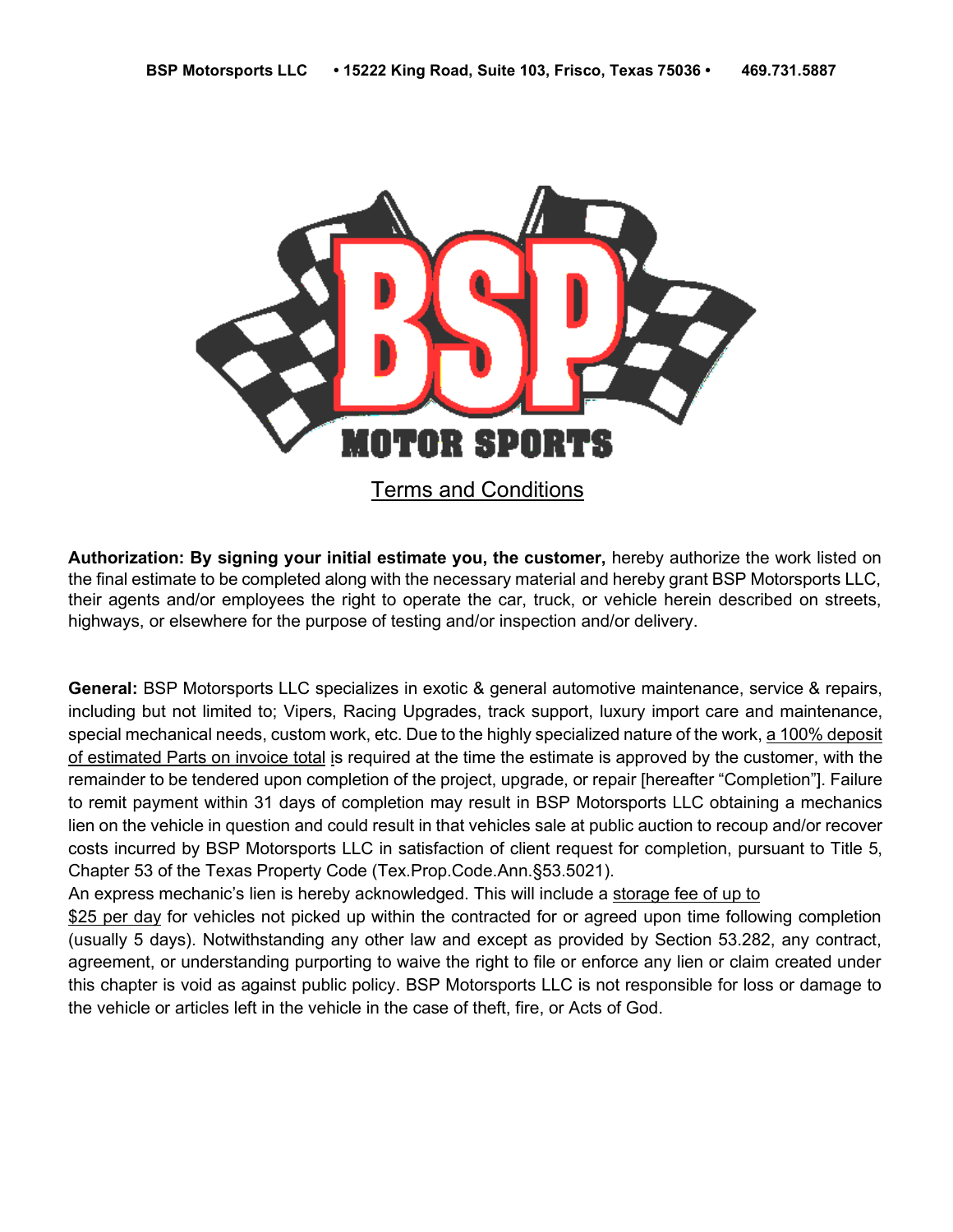**Parts and Labor Warranty:** Labor warranties are 100% for 90 days or 3000 miles. All part warranties are not covered by BSP Motorsports, only by part manufacturer. This warranty is limited to work done on this vehicle for this visit only. Vehicle must be returned to our shop at customer's expense to honor warranty. Labor expenses incurred due to a parts failure are the responsibility of customer or parts manufacturer. It is the customer's responsibility to seek compensation from the manufacturer. No labor or parts warranty on customer supplied parts. Deposits are non-refundable. No cash returns. No refunds on installed wheels or tires. No returns on special orders or discontinued items. All returns are subject to a 15% handling charge.

**Disclaimer Regarding Enhanced Performance Modification & Waiver of Liability (as applicable):** BSP Motorsports LLC expressly disclaims any civil, criminal, tortious, financial, or commercial liability for the use of "Off-Road" modifications to motor-vehicles and any damage to persons or property incurred therein by the willful conduct of the operator of a motor vehicle utilizing these modifications. The title holder to a vehicle with such modifications hereby agrees to hold BSP Motorsports LLC and it's/their agents harmless for any injury or damage incurred as a result of the operation of a vehicle with requested and intentional performance modification(s) correctly performed by BSP Motorsports LLC at the title holders request.

**Disputes:** In the unlikely event that a dispute arises that cannot be resolved between BSP Motorsports LLC and Customer, any claim or controversy arising out of or relating to this Agreement, the breach of this Agreement, or the commercial or economic relationship of the Parties to this Agreement will be settled by arbitration according to the procedures described in this Section, and a judgment may be entered upon the award rendered by the arbitrator(s) in any court of proper jurisdiction. The Parties agree to submit the dispute to arbitration according to the procedures described in this Agreement. A judgment may be entered upon the award rendered by the arbitrator(s) in any court of proper jurisdiction.] Commencement of the Arbitration. A Party may begin arbitration by serving the other Party with a written notice to commence arbitration by certified mail or electronic document transfer at the addresses set forth below. The written notice will provide a brief statement of the nature and subject of the claim, the amount of damages claimed, or the type of non-monetary relief sought. Arbitrators. If a dispute involves an amount in controversy less than \$100,000.00, there shall be one arbitrator. If a dispute involves an amount in controversy equal to or greater than \$100,000.00 or a request for non-monetary relief, there shall be three arbitrators. A single arbitrator will be selected by agreement of the Parties, or if no agreement is reached by application to a court of competent jurisdiction. When three arbitrators are indicated, each Party will designate its party-appointed arbitrator in a writing to be served upon the other Party within fifteen days after service of the notice to commence the arbitration. The Party appointed arbitrators will select the third arbitrator within ten days after the appointment of the last Party appointed arbitrator. Each party-appointed arbitrator must be experienced in the subject matter of the dispute and must be fully active in his or her profession or occupation. The third arbitrator must be a lawyer experienced in arbitrating disputes and shall act as chair of the panel. Each arbitrator will disclose any actual or apparent conflicts of interest or other circumstances reasonably believed to affect the arbitrator's impartiality within ten days of selection. A challenge to a party-appointed arbitrator will be determined by the third arbitrator.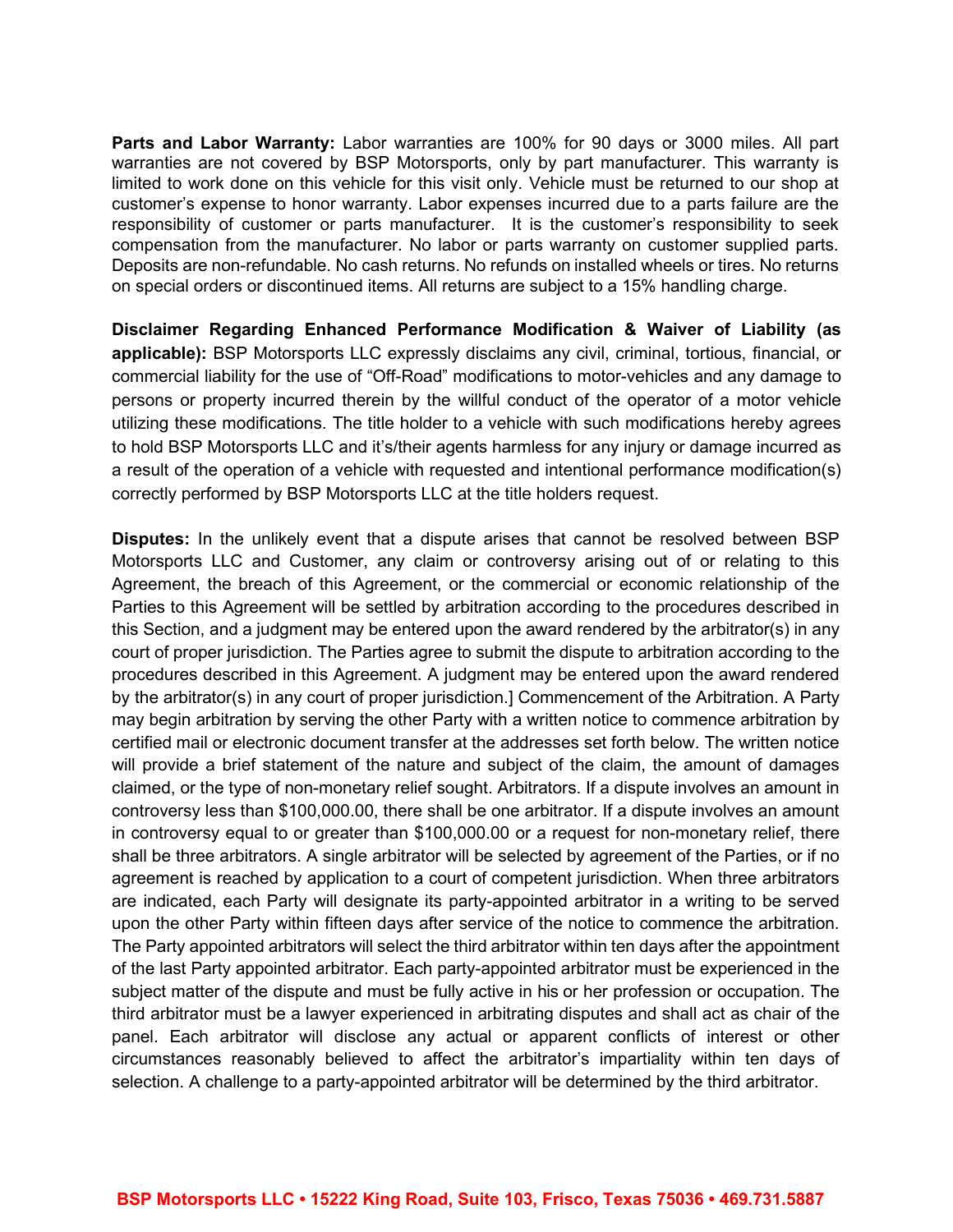A challenge to the third arbitrator will be determined by the party-appointed arbitrators and if they cannot agree the third arbitrator will be disqualified. If a challenge to a party-appointed arbitrator is sustained, a replacement will be selected by the Party that appointed the challenged arbitrator. If a challenge to the third arbitrator is sustained, a replacement will be selected by the partyappointed arbitrators. Prior to the selection of the third arbitrator, the party-appointed arbitrators may communicate with the selecting Party regarding the general subject of the dispute and selection of the third arbitrator. The third arbitrator shall be a neutral arbitrator at all times. After the third arbitrator is selected, all arbitrators will be neutral and will have no ex parte communications with any Party regarding the arbitration proceeding or the subject of the arbitration. The arbitrators will be fully compensated in accordance with their normal hourly or per diem rates for all time spent by them in connection with the arbitration proceeding. All costs of the arbitration will be shared equally among the Parties and will be paid not less than quarterly. Administration of fees, costs and related matters will be undertaken by the third arbitrator. Location of the Arbitration. The arbitration will be conducted in the city of Frisco, TX in the county of Denton or such other location as the Parties may agree. Governing Law. The arbitration will be governed by the Texas Arbitration Act, Chapter 171 of the Texas Civil Practice and Remedies Code. Discovery and other procedural matters may generally follow Arbitration: Chapter 21 16 the Texas Rules of Civil Procedure; provided, however, that the Parties will be free to agree upon, and the arbitrators will be free to prescribe such discovery and other procedures as shall facilitate the fair, impartial and expeditious completion of the arbitration and strict compliance with the Texas Rules of Civil Procedure will not be required. Preliminary Hearing. Within 20 days after all three arbitrators have been appointed, an initial meeting among the arbitrators and counsel for the parties shall be held for the purpose of preparing a plan for the management of the arbitration. The management plan will be memorialized in an appropriate order. The plan and order may address any appropriate subject, including but not necessarily limited to the following: (a) Specification of the issues to be decided; (b) Filing of detailed statements of claim and defense and pre-hearing and other memoranda. (c) Timetable for the conduct of the arbitration. (d) The scope, timing and types of discovery, if any; (e) Exchange of documents and other evidence related to the claims and defenses; (f) Inspection of premises or other subjects of the dispute; (g) Schedule and location of hearings; (h) Authentication of documents and other evidence; (i) The extent to which expert testimony will be required, utilization of neutral experts, and efficient management of expert witnesses; (j) Any other matters that promote the efficient, expeditious and cost-effective management of the proceeding. Discovery. The arbitral tribunal shall permit and facilitate such discovery as it determines to be appropriate, taking into account the needs of the parties and the desirability of making discovery expeditious and cost-effective. Discovery may include oral depositions upon a showing of a substantial, demonstrated need. The tribunal may issue orders to protect the confidentiality of trade secrets and other confidential or proprietary information disclosed in discovery. Addresses for Service and Notice. The notice to commence arbitration and all other notices related to the arbitration will be served upon the Parties by regular mail, email, or electronic document transfer.

In the event that BSP Motorsports LLC prevails in an action commenced by or against it, BSP Motorsports LLC is hereby entitled to full recovery of all costs defending the action, up to and including but not limited to all attorneys fees and the payment of any testifying or consulting experts.